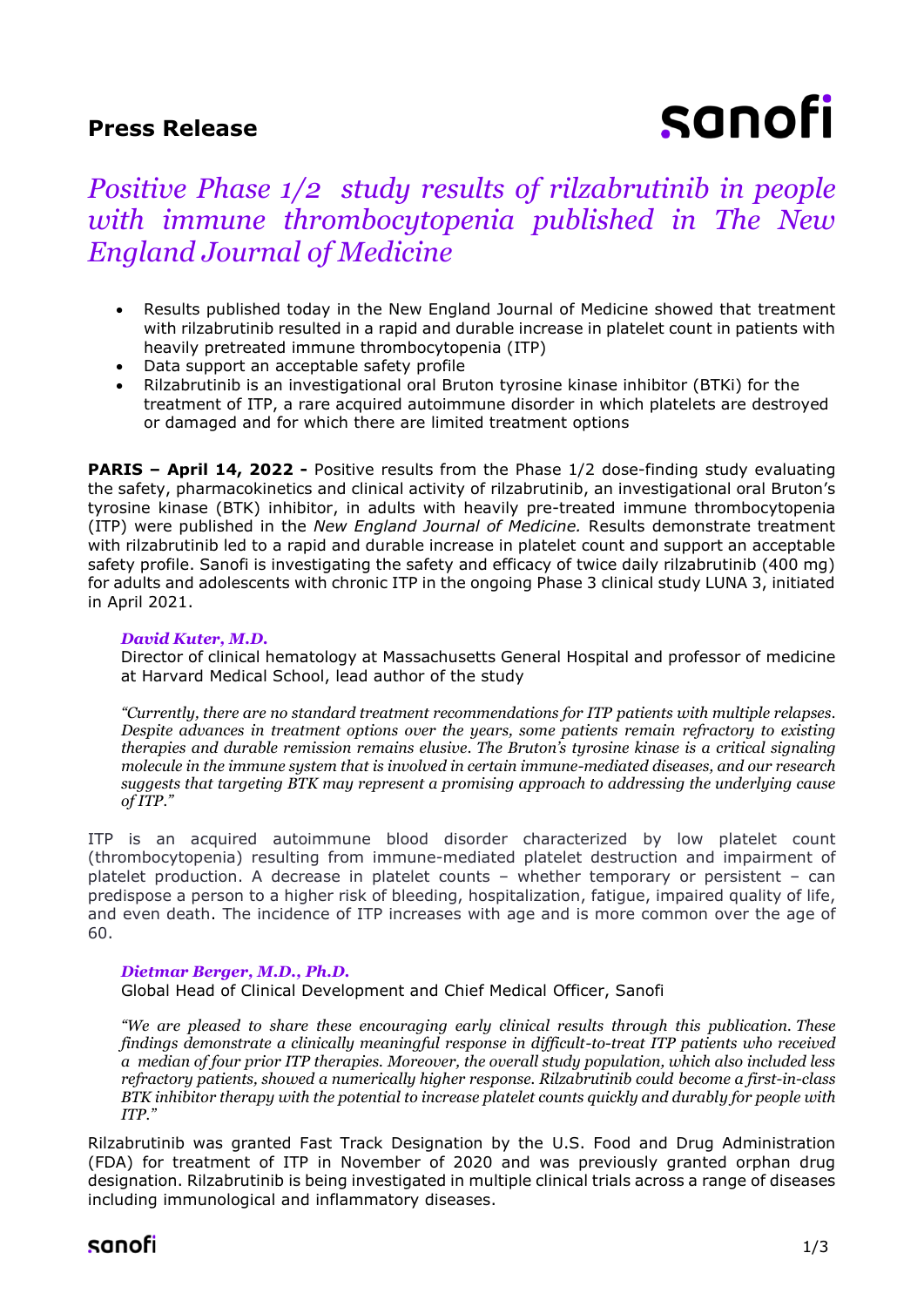#### **Phase 1/2 Study Results**

The global Phase 1/2 adaptive, open-label, dose-finding study evaluated rilzabrutinib in 60 people with ITP with a median age of 50 years (range, 19-74). Patients had received a median of four different ITP therapies previously. Initial doses could be 200 mg once daily, 400 mg once daily, 300 mg twice daily (600 mg/day), or 400 mg twice daily (800 mg/day). The median platelet counts at the start of the study were  $15\times10^{9}/L$ , indicating a very low platelet count and high risk of bleeding. The primary endpoint measured the number of participants who achieved at least two consecutive platelet counts of  $≥50×10<sup>9</sup>/L$  and an overall platelet count increase of ≥20×10<sup>9</sup>/L from the start of treatment without requiring rescue medication.

Study results showed:

- Overall, 24 of 60 people enrolled in the study at any dose achieved the primary endpoint. Of the 45 people who initiated rilzabrutinib at 400 mg twice daily, 18 met the primary endpoint.
- Median time to first platelet count of at least  $50 \times 10^9$ /L was rapid at 11.5 days, which was maintained in patients with primary platelet response for a mean of 65% of weeks during the 24-week treatment period.
- 52% of participants experienced at least one treatment related adverse event, all of which were grade 1 or 2; the most common adverse events were diarrhea (32%), nausea (30%), and fatigue (10%).
- There were no grade 3 or higher treatment-related adverse events or serious adverse events.

#### **Rilzabrutinib Clinical Program**

The safety and efficacy of rilzabrutinib in ITP are being evaluated in the ongoing randomized, double-blind, Phase 3 LUNA 3 study in adults and adolescents (aged ≥12 years) with persistent/chronic ITP. In addition, phase 2 studies are ongoing to evaluate rilzabrutinib as a potential therapy for the autoimmune condition IgG4 disease and immunological diseases, including asthma, atopic dermatitis, chronic spontaneous urticaria and warm autoimmune hemolytic anemia.

#### **About Rilzabrutinib**

Rilzabrutinib is an oral Bruton's tyrosine kinase inhibitor incorporating Sanofi's TAILORED COVALENCY® technology being investigated for the treatment of immune-mediated diseases, including ITP. BTK is an intracellular signaling molecule involved in innate and adaptive immune responses related to certain immune-mediated diseases. By inhibiting BTK, rilzabrutinib has the potential to target the underlying disease pathogenesis.

Rilzabrutinib is currently under clinical investigation and its safety and efficacy have not been evaluated by any regulatory authority.

#### *About Sanofi*

We are an innovative global healthcare company, driven by one purpose: we chase the miracles of science to improve people's lives. Our team, across some 100 countries, is dedicated to transforming the practice of medicine by working to turn the impossible into the possible. We provide potentially life-changing treatment options and life-saving vaccine protection to millions of people globally, while putting sustainability and social responsibility at the center of our ambitions.

Sanofi is listed on EURONEXT: SAN and NASDAQ: SNY

*Media Relations* **Sally Bain** | + 1 617 834 6026 | [sally.bain@sanofi.com](mailto:sally.bain@sanofi.com)

*Investor Relations* **Eva Schaefer-Jansen** | + 33 7 86 80 56 39 | [eva.schaefer-jansen@sanofi.com](mailto:eva.schaefer-jansen@sanofi.com) **Arnaud Delépine** | + 33 6 73 69 36 93 | [arnaud.delepine@sanofi.com](mailto:arnaud.delepine@sanofi.com)